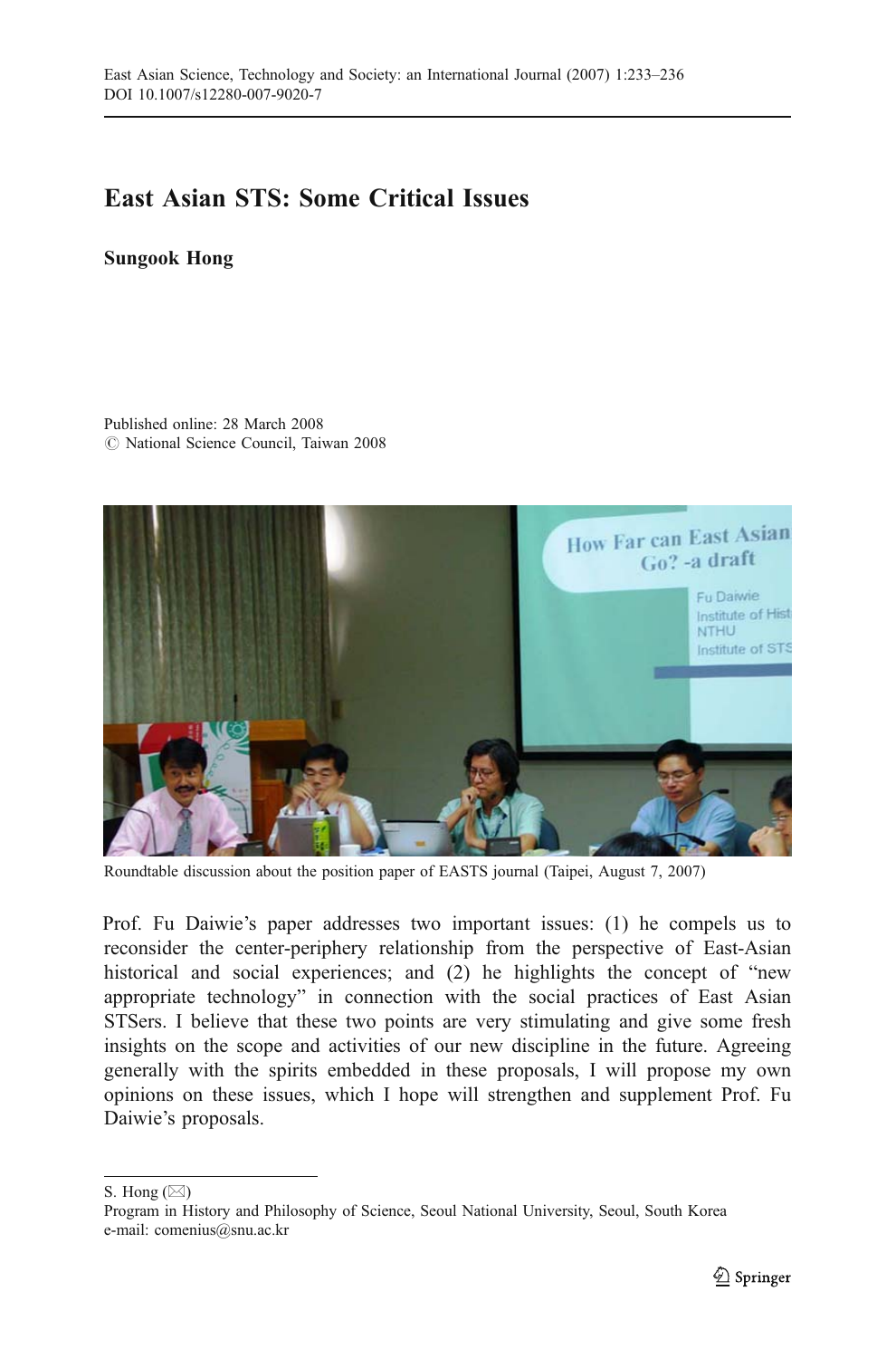On the first issue, Prof. Fu Daiwie has critically examined a recent revisionist trend in postcolonial STS and other academics fields, which has blurred a distinctive boundary between center and periphery. I liked Daiwie's provisional conclusion that, given the inequality of power, analytical categories like center and periphery, and notions such as dependency and dominion, should not be considered to be totally meaningless or as something that we should abandon. I agree with him, but I also think that we, living in the early twenty-first century, have a reason for using such notions and categories in a more careful and restricted manner.

For example, 25 years ago, the notion of the "dependency of science and technology" (科學技術從屬) used to be very popular in Korea, especially among the Korean science movement group and some social scientists. However, the term is now rarely used. Regarding science and technology, the only areas where this notion of dependency is still useful are the following: first, the dependency of scientific instruments on advanced countries, where 67% of the scientific instruments used in Korea are imported abroad, and second, the dependency of science and technology upon capital (not particularly Korean capital but global capital). But these phenomena are not the typical issues discussed in the traditional dependency theory. Traditional categories like center and periphery or the idea of the dependency of periphery on center is not a useful analytical concept today, or at least not so useful as 25 years ago.

Of course, in order to avoid whiggism, we should not impose our present interest upon our historical and sociological analysis of the past science and technology. It is, however, also true that all the ideas and conceptual categories that we use in our historical and sociological research reflect our own intellectual, cultural, and social contexts, in which we choose research topics, interpretative ideas and analytical frames. For example, the popularity of the idea of dependency of Korean science and technology on developed countries during the 1980s reflected our deep concern about the dependency of Korean politics and economy on advanced countries like the US. In fact, in the 1980s, social scientists, who were willing to adopt the dependency theory of Latin America, argued that Korean science and technology would not develop much, but would permanently remain stagnant due to its dependency. But even at that very moment, Korean science and technology was being advanced rapidly.

Of course, we naturally think that the center–periphery would be valid for the colonial period, but before applying this dichotomical category to colonial science and technology, we need to examine the complexities, diverse influences, various local "centers of calculations" and the inequalities and dominance of power which shaped the science and technology of colonies, and then critically examine whether these complex pictures fit with the center–periphery model. If there is any discrepancy, we should think how we can change the model to fit with the historical realities. From this kind of historical analysis combined with sociological insights, we, East Asian STSers, can contribute to the better understanding of how science and technology took distinctive paths of development in the colonial and postcolonial contexts. Here, I think, lies a point where the contribution of East Asian STS can be made beyond the boundary of East Asia.

As for the second issue, I fully sympathize with Prof. Fu Daiwie's attempt to couple academic STS with social practices. The inclination of STS to social practices  $\textcircled{2}$  Springer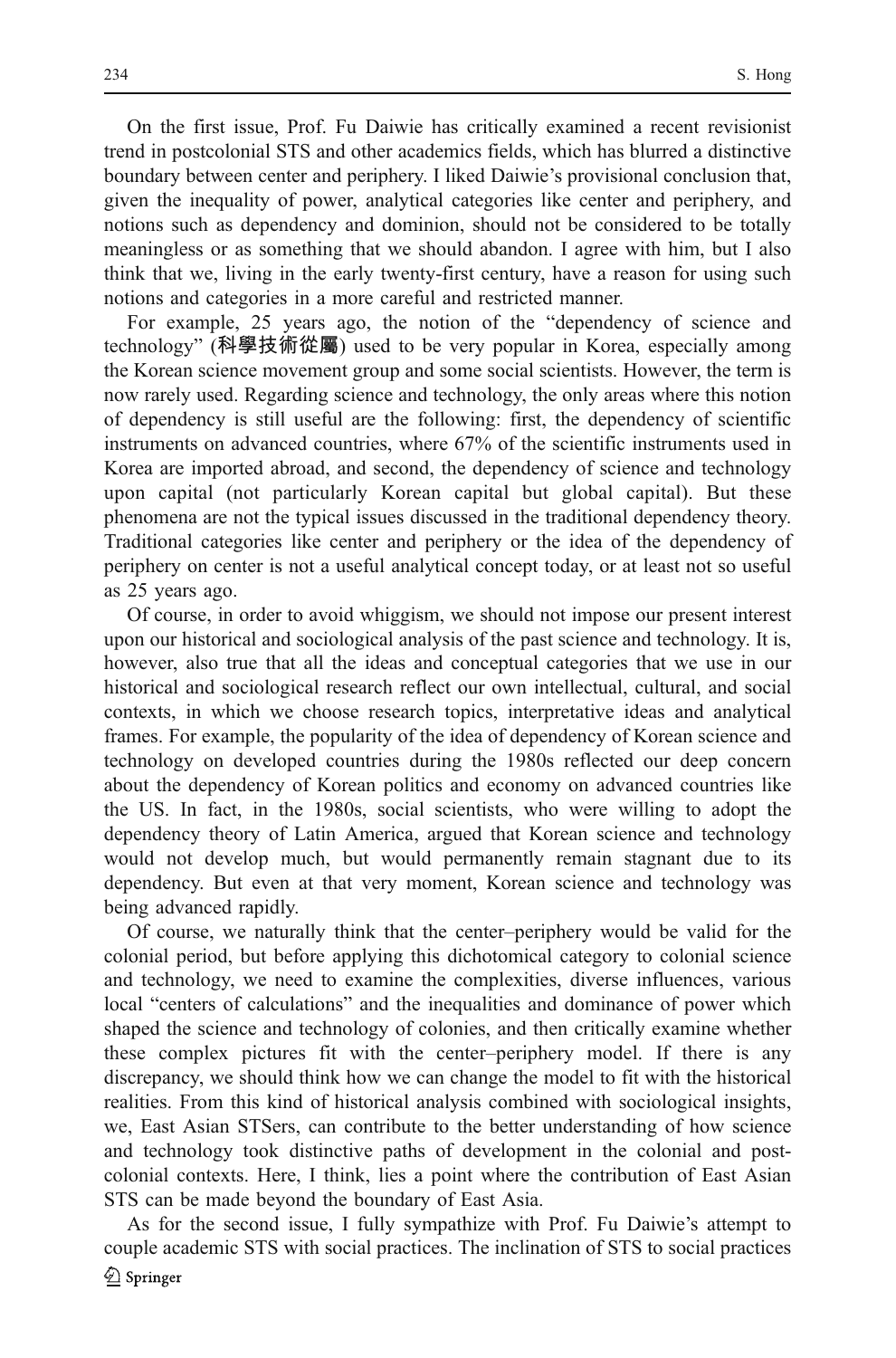has been strong in Korea, as well as in other European countries. Several scholars of the fist generation of STS in Korea came from the science movement, the environmental movement, and the scientific workers' union movement. Even today, Korean STS is strongly linked to the Citizen's Science Democracy Center and Alternative Energy Center.

However, activists are not the only group who are interested in social practices. The STSers who are not social activists can also be concerned about some kinds of social practices, because examining science and technology in a socio-historical context usually encourages us to think about an alternative path that science and technology would have followed had the situation been different. We all take it for granted that the development of science and technology is context-dependent, and it is natural to assume that if we can change our own socio-cultural contexts in which science and technology evolves, then the trajectory of some sciences and technologies can be changed as its consequence, leading to an "alternative science or technology".

To discuss alternative technology in any meaningful way, however, we should first think about "alternative to what"? I will relate some Korean examples. The governmental R&D budget in Korea in 2007 is over 10 billion dollars; it is the world 8th biggest budget. The governmental R&D budget is only 24% of entire R&D money; 76% is spent by private companies. Samsung's R&D budget is almost 70–80% of the governmental budget. The problem with this is that few people, including eminent scientists and engineers let alone STS scholars, know what is going on with this budget; how the budget is allocated, who decides on the national R&D program, and so on.

In total, more than 30,000 R&D projects are going on in Korea every year with the governmental budget. Which one, among these 30,000 projects, is really useful for our society? Which one is useless? Which one is explicitly harmful? Which one is potentially dangerous or risky? Every scientist and engineer claims that his/her research topic is the most important and interesting one, and peer scientists and engineers, and in most cases influential scientists and engineers, decide which projects should be funded. Bigger national R&D programs are designed by bureaucrats with the help of influential scientists. Big projects are sometimes chosen and supported for political reasons, too. In my opinion, however, no single scientist nor bureaucrat nor even the minister of science and technology can control nor even comprehend the whole system.<sup>1</sup>

Given the size and complexities of today's scientific and engineering R&D projects, it may be natural and even desirable that we give up John D. Bernal's early dream that science and technology should be centrally planned to obtain the public good. At that time, the R&D budget was far less than 0.1% of the nation's GDP, but it's now more than 4% in developed countries. The size of scientific and engineering work has probably grown more than 100 times since 1939 when Bernal published

<sup>&</sup>lt;sup>1</sup>The philosopher of technology, Davis Baird, once made an interesting comment that no one today can be said to completely understand the AT&T's telephone system, since it has been developed by so many engineers during the past hundred years, adding new components to the old ones. He said that in this sense, some technological systems are beyond human control or understanding.